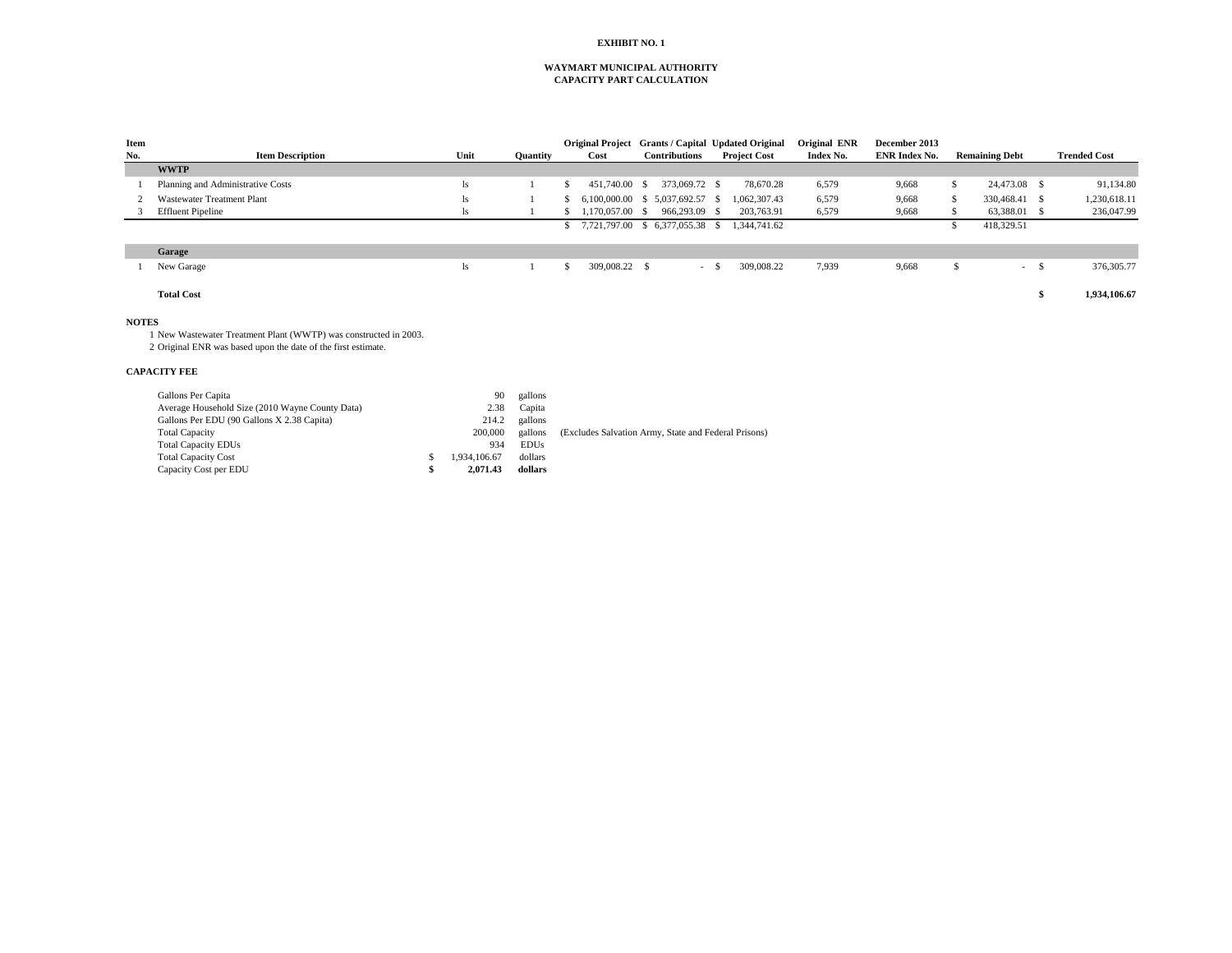### **EXHIBIT NO. 2**

#### **WAYMART MUNICIPAL AUTHORITY COLLECTION PART CALCULATION**

| Item         |                                                               |   |            |                 |    | <b>Original Project</b>                              | Grants / Capital Updated Original |                     | Original ENR | December 2013        |                       |        |                     |
|--------------|---------------------------------------------------------------|---|------------|-----------------|----|------------------------------------------------------|-----------------------------------|---------------------|--------------|----------------------|-----------------------|--------|---------------------|
| No.          | <b>Item Description</b>                                       |   | Unit       | <b>Quantity</b> |    | Cost                                                 | <b>Contributions</b>              | <b>Project Cost</b> | Index No.    | <b>ENR Index No.</b> | <b>Remaining Debt</b> |        | <b>Trended Cost</b> |
|              | <b>Original Collection System</b>                             |   |            |                 |    |                                                      |                                   |                     |              |                      |                       |        |                     |
|              | Collection Sytem                                              |   | ls         |                 | S  | 889,044.12 \$                                        | 727,928.90 \$                     | 161,115.22          | 2,513        | 9,668                | <sup>\$</sup>         | $-$ \$ | 619,829.27          |
|              | SCI Pump Station and Force Main                               |   | <b>ls</b>  |                 | \$ | 305,582.00 \$                                        | 305,582.00 \$                     | $\sim$              | 2,513        | 9,668                | \$                    | $-5$   |                     |
|              | <b>New Collection System</b>                                  |   |            |                 |    |                                                      |                                   |                     |              |                      |                       |        |                     |
| 3            | Wastewater Conveyance System                                  |   | ls         |                 | \$ | 620,330.00 \$                                        | 620,330.00 \$                     | $\sim$              | 7,939        | 9,668                |                       | \$     |                     |
|              | <b>Total Cost</b>                                             |   |            |                 |    |                                                      |                                   |                     |              |                      |                       |        | 619,829.27          |
| <b>NOTES</b> |                                                               |   |            |                 |    |                                                      |                                   |                     |              |                      |                       |        |                     |
|              | 1 Original Collection System was constructed in 1977.         |   |            |                 |    |                                                      |                                   |                     |              |                      |                       |        |                     |
|              | 2 Original Collection System was constructed in 2003.         |   |            |                 |    |                                                      |                                   |                     |              |                      |                       |        |                     |
|              | 3 Original ENR was based upon the date of the first estimate. |   |            |                 |    |                                                      |                                   |                     |              |                      |                       |        |                     |
|              | <b>CAPACITY FEE</b>                                           |   |            |                 |    |                                                      |                                   |                     |              |                      |                       |        |                     |
|              | Gallons Per Capita                                            |   | 90         | gallons         |    |                                                      |                                   |                     |              |                      |                       |        |                     |
|              | Average Household Size (2010 Wayne County Data)               |   | 2.38       | Capita          |    |                                                      |                                   |                     |              |                      |                       |        |                     |
|              | Gallons Per EDU (90 Gallons X 2.38 Capita)                    |   | 214.2      | gallons         |    |                                                      |                                   |                     |              |                      |                       |        |                     |
|              | <b>Total Capacity</b>                                         |   | 200,000    | gallons         |    | (Excludes Salvation Army, State and Federal Prisons) |                                   |                     |              |                      |                       |        |                     |
|              | <b>Total Capacity EDUs</b>                                    |   | 934        | <b>EDUs</b>     |    |                                                      |                                   |                     |              |                      |                       |        |                     |
|              | <b>Total Collection Cost</b>                                  | S | 619,829.27 | dollars         |    |                                                      |                                   |                     |              |                      |                       |        |                     |
|              | Collection Cost per EDU                                       | S | 663.84     | dollars         |    |                                                      |                                   |                     |              |                      |                       |        |                     |